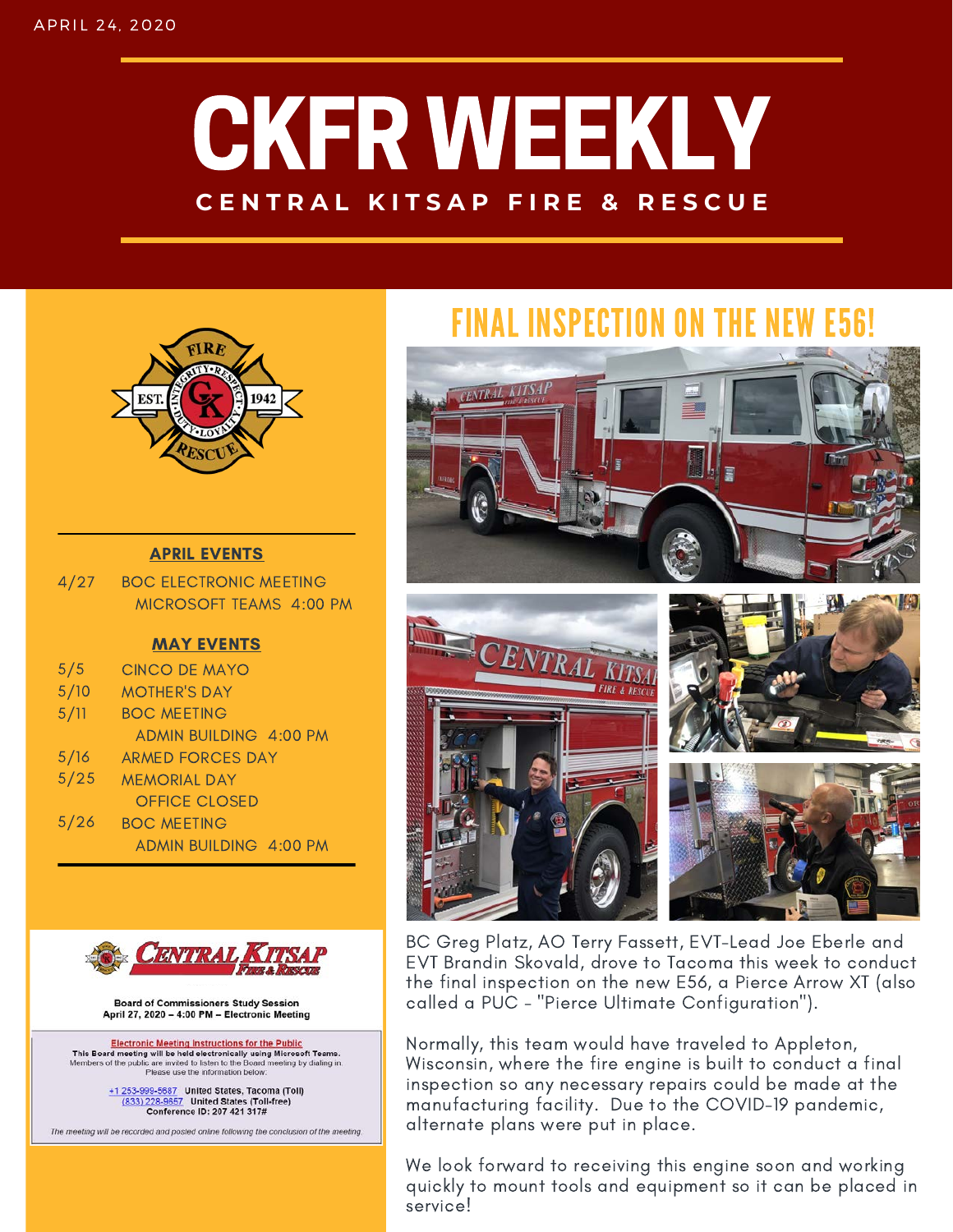## $= 0$ PERATIONS  $=$

### AQUAMEN





A-Shift Rescue Swimmers took part in training at Wildcat Lake on Wednesday morning. The training scenario simulated rescuing two occupants in a submerged vehicle. Participants were Alex McCracken, Billy George, Jeff Stanley, Connor Bitterman, and Owen Rhodes.

Special thanks to the Department of Fish & Wildlife and Kitsap County Parks for allowing CKFR access to the Wildcat Lake boat launch.

We're still training so that we can continue to provide you with the highest level of service possible. While we love to have citizens watch our training evolutions, in light of the Stay Home, Stay Healthy directive, we had to conduct this training by ourselves.

We look forward to seeing folks at a future training session!

### SO... WHAT HAPPENS IF I PUSH



B-Shift A/O Tesch and FF/PM Backus doing some drivers training with the Heavy Rescue.

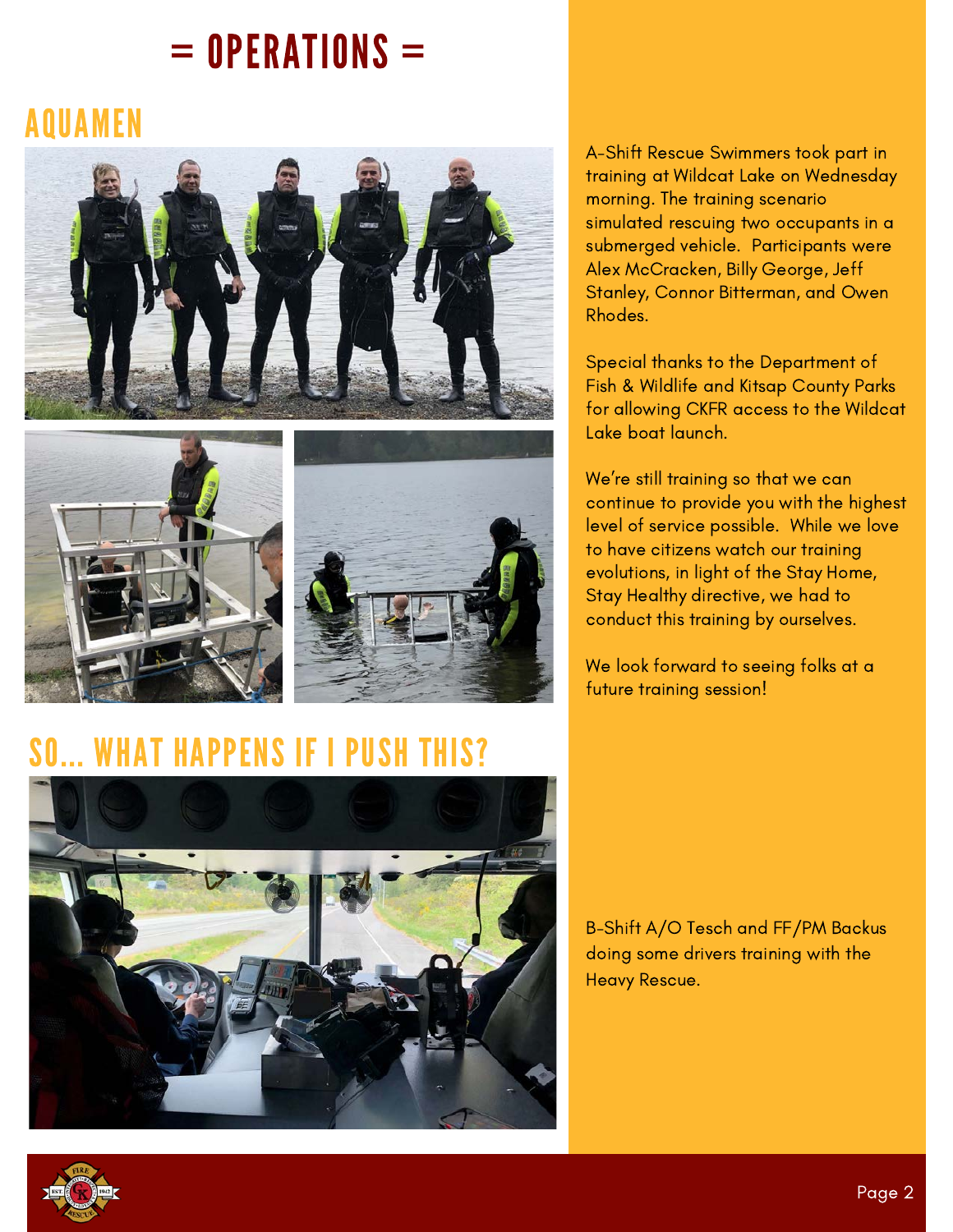### WAX ON, WAX OFF





Station 41 B-Shift getting some hands on training with the Zoll Auto Pulse.

I would like to thank PM Holt and his team for developing the training and operational procedures that go with putting these devices into service.

Crews will train with these devices over the next couple of weeks to prepare for their implementation into the field.

Crews are reminded to go to the Zoll training website, register, and complete the required online training. [Link: Zoll](https://elearning.zoll.com/#/signup-form)

I would like to once again thank the Medic One Foundation for their generous donation allowing us to purchase these devices.

Stay healthy and stay safe!

-MSO Chamberlain



# $=$  MEDICAL SAFETY OFFICER  $=$ **ESUSCITATION ON THE MOVE**